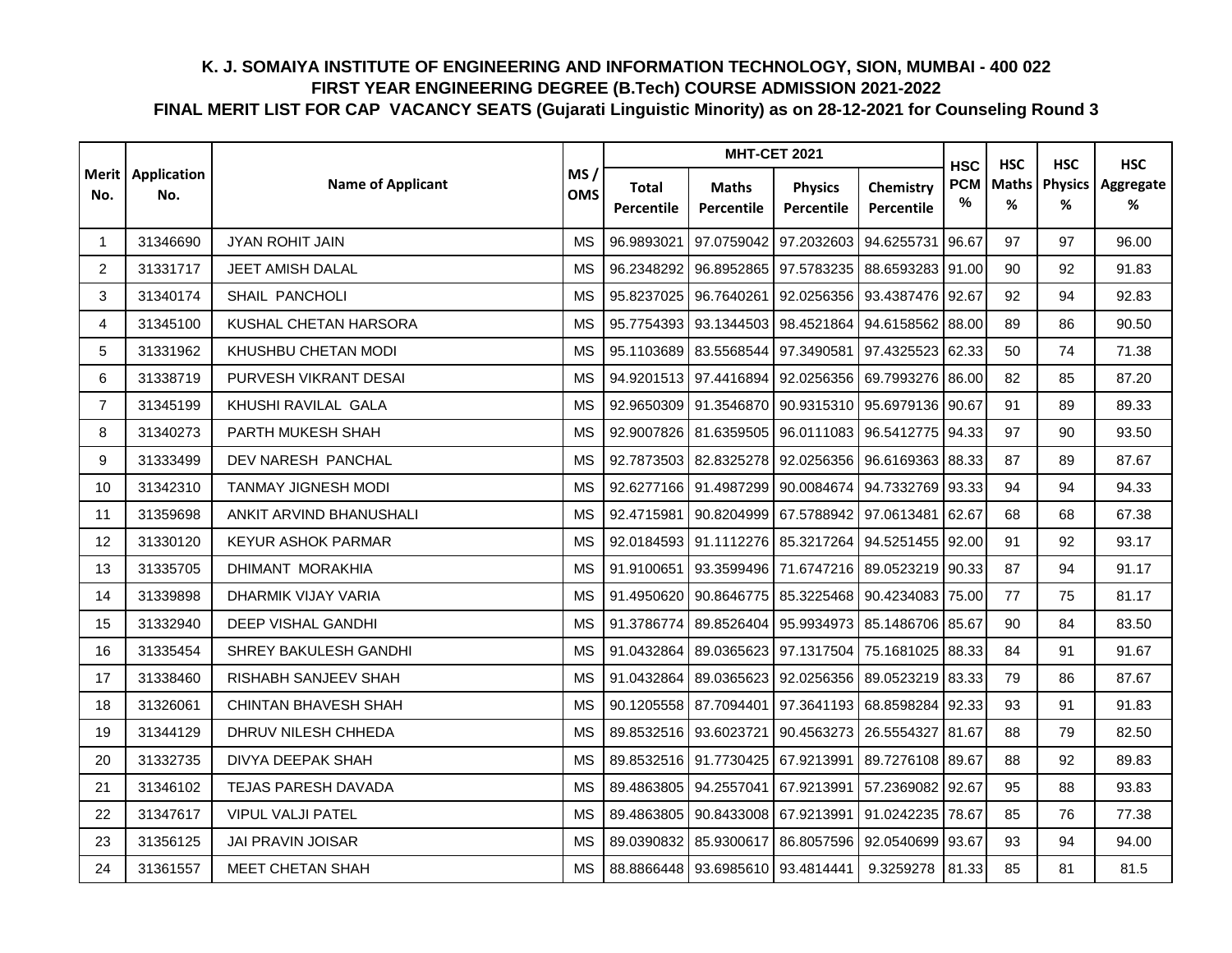|     |                                 |                               |                   | <b>MHT-CET 2021</b>               |                                  |                                                   |                                |                               | <b>HSC</b>           | <b>HSC</b>             | <b>HSC</b>     |
|-----|---------------------------------|-------------------------------|-------------------|-----------------------------------|----------------------------------|---------------------------------------------------|--------------------------------|-------------------------------|----------------------|------------------------|----------------|
| No. | <b>Merit</b> Application<br>No. | <b>Name of Applicant</b>      | MS/<br><b>OMS</b> | <b>Total</b><br><b>Percentile</b> | <b>Maths</b><br>Percentile       | <b>Physics</b><br><b>Percentile</b>               | Chemistry<br><b>Percentile</b> | <b>HSC</b><br><b>PCM</b><br>% | <b>Maths</b><br>$\%$ | <b>Physics</b><br>$\%$ | Aggregate<br>% |
| 25  | 31345309                        | PARV TUSHAR KARIA             | <b>MS</b>         | 88.4849114                        |                                  | 85.1503662 93.8762790 84.6725186 90.33            |                                |                               | 93                   | 90                     | 89.33          |
| 26  | 31332638                        | <b>ISHITA ROHIT HARIA</b>     | <b>MS</b>         | 87.7812156                        | 86.5908018                       | 88.3475798                                        | 87.0417956 93.33               |                               | 94                   | 93                     | 94.00          |
| 27  | 31340906                        | DEVAM RAHUL DIXIT             | <b>MS</b>         |                                   | 87.7043318 83.0302411            | 83.8884348                                        | 92.0565999 96.33               |                               | 96                   | 95                     | 95.83          |
| 28  | 31333808                        | MAYURAKSHI RAJENDRA KHADAYATE | <b>MS</b>         | 87.6566480                        | 86.3168619                       |                                                   | 93.8206826 78.9811513 95.00    |                               | 93                   | 96                     | 97.17          |
| 29  | 31339079                        | SHUBH JIGNESH SHAH            | <b>MS</b>         |                                   |                                  | 86.7968628 83.0831559 93.8762790 80.5277100 93.33 |                                |                               | 94                   | 92                     | 94.50          |
| 30  | 31339248                        | DARSHIT ADHIYA                | <b>MS</b>         | 86.7286473                        | 83.0302411                       | 86.9431957                                        | 88.7362076 89.67               |                               | 89                   | 91                     | 92.33          |
| 31  | 31345894                        | ESMAIL HUZAIFA SALAKAR        | <b>MS</b>         | 86.5938222                        | 78.1519227                       | 79.5282622                                        | 90.4234083 87.67               |                               | 88                   | 93                     | 89.67          |
| 32  | 31332085                        | HARSH NILESH DALAL            | <b>MS</b>         | 86.2251656                        | 84.2995415                       | 84.4370861                                        | 87.5241977 81.33               |                               | 82                   | 82                     | 81.83          |
| 33  | 31332792                        | JIGNESH CHANDRAKANT PANCHAL   | MS                | 86.0186822                        | 85.0290331                       | 88.5331987                                        | 77.4147942 91.67               |                               | 92                   | 89                     | 91.83          |
| 34  | 31336725                        | <b>VED TULSIDAS MOTA</b>      | <b>MS</b>         | 85.8931076                        | 87.1604425                       | 89.9548122                                        | 74.4922869 93.67               |                               | 93                   | 92                     | 94.33          |
| 35  | 31334108                        | MONIL KHIRISH KARANIA         | <b>MS</b>         |                                   | 85.8373608 94.2687539            | 62.1506619 18.9693213 82.67                       |                                |                               | 85                   | 79                     | 86.33          |
| 36  | 31336137                        | SIMRAN VISHAL SANGHANI        | <b>MS</b>         | 85.4531684                        | 47.4425650                       | 95.5566776                                        | 88.8260540 58.33               |                               | 51                   | 70                     | 68.00          |
| 37  | 31334222                        | RIYA MUKESH PAREKH            | <b>MS</b>         | 85.1794150                        | 84.0838275                       | 90.4563273 66.1624284 80.67                       |                                |                               | 75                   | 82                     | 82.00          |
| 38  | 31335354                        | ANERI RITESH SHAH             | <b>MS</b>         | 85.1655088                        | 80.0776461                       | 73.8812832                                        | 91.0604822 95.00               |                               | 96                   | 95                     | 94.67          |
| 39  | 31336858                        | DEV JAYANTILAL MEWADA         | MS                | 84.6567494                        | 84.0838275                       | 74.5451804                                        | 86.1393105 84.67               |                               | 79                   | 87                     | 85.00          |
| 40  | 31337454                        | SIDDHANTH KAVIN SHAH          | <b>MS</b>         | 84.4335948                        | 80.5640679                       | 91.1857892                                        | 80.5277100 91.00               |                               | 91                   | 92                     | 92.33          |
| 41  | 31362851                        | ADITYA PARAS MEHTA            | MS                | 84.4255069                        | 87.9988246                       | 72.9591537                                        | 70.6376726 91.00               |                               | 91                   | 91                     | 91             |
| 42  | 31335102                        | AARYA MAYUR SHAH              | <b>MS</b>         | 83.9803841                        | 87.7094401                       |                                                   | 66.5151206 78.4378831 88.33    |                               | 88                   | 89                     | 88.67          |
| 43  | 31336129                        | MAHEK ILESH PANDYA            | <b>MS</b>         | 83.9803841                        | 76.5273805                       | 66.5151206                                        | 92.0565999 83.00               |                               | 82                   | 80                     | 83.00          |
| 44  | 31363948                        | IKRAMA ABID SUNASRA           | <b>MS</b>         | 83.9765231                        | 73.3548018                       | 93.1491196                                        | 82.7994861 72.33               |                               | 75                   | 68                     | 69.33          |
| 45  | 31345841                        | <b>CHIRAG NARESH RATHOD</b>   | <b>MS</b>         | 83.4488029                        | 86.3168619                       | 79.6892511                                        | 70.8609272 79.00               |                               | 80                   | 79                     | 76.33          |
| 46  | 31340967                        | OAM VALJI BHANUSHALI          | <b>MS</b>         | 83.1897457                        | 82.8325278                       | 50.9035512                                        | 85.5747006 77.00               |                               | 72                   | 84                     | 81.83          |
| 47  | 31331582                        | VARUN JAGDISH RATHOD          | MS                | 83.1897457                        | 65.3393570                       | 11.4519857                                        | 96.0811095 86.67               |                               | 88                   | 88                     | 88.17          |
| 48  | 31343498                        | <b>KRISH PARAG SHAH</b>       | <b>MS</b>         |                                   | 82.9327064 63.7261240 92.1304731 |                                                   | 85.2541875 75.67               |                               | 77                   | 73                     | 77.50          |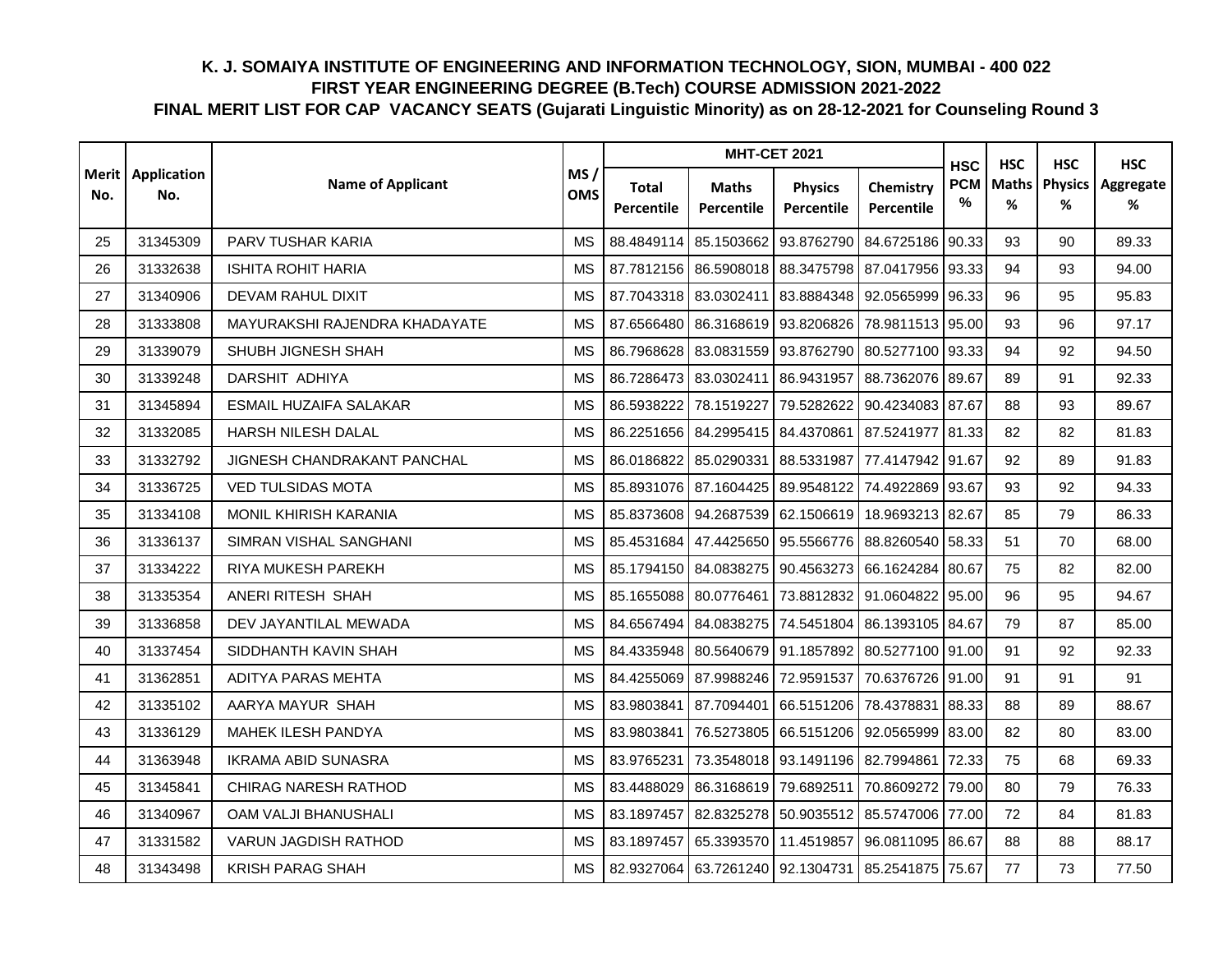|              |                    |                            |                   |                            | <b>MHT-CET 2021</b>               |                                                   |                                | <b>HSC</b>      | <b>HSC</b>        | <b>HSC</b>          | <b>HSC</b>     |
|--------------|--------------------|----------------------------|-------------------|----------------------------|-----------------------------------|---------------------------------------------------|--------------------------------|-----------------|-------------------|---------------------|----------------|
| Merit<br>No. | Application<br>No. | <b>Name of Applicant</b>   | MS/<br><b>OMS</b> | <b>Total</b><br>Percentile | <b>Maths</b><br><b>Percentile</b> | <b>Physics</b><br><b>Percentile</b>               | Chemistry<br><b>Percentile</b> | <b>PCM</b><br>% | <b>Maths</b><br>% | <b>Physics</b><br>% | Aggregate<br>% |
| 49           | 31349381           | <b>JAY ASHOK PATEL</b>     | <b>MS</b>         | 82.7356088                 | 86.3168619                        | 16.1996943                                        | 87.5241977 88.00               |                 | 87                | 89                  | 90.00          |
| 50           | 31361004           | KHUSHAL MAHESH DHANDHUKIA  | <b>MS</b>         | 81.9881488                 | 66.5610952                        | 66.5151206                                        | 93.0578259 76.00               |                 | 72                | 80                  | 79.83          |
| 51           | 31347648           | TIYA MAYUR MEHTA           | <b>MS</b>         | 81.6403587                 | 82.3850228                        | 85.3217264                                        | 65.1948188 89.00               |                 | 85                | 92                  | 91.17          |
| 52           | 31337552           | PARTH JAYESH MALVIYA       | <b>MS</b>         | 81.4518594                 | 82.0784513 56.0213958             |                                                   | 83.8818136 98.00               |                 | 98                | 98                  | 98.33          |
| 53           | 31349144           | <b>KEYUSH VIJAY THUMAR</b> | <b>MS</b>         |                            |                                   | 81.2926029 77.5410250 81.1310275 77.4147942 79.33 |                                |                 | 78                | 79                  | 84.00          |
| 54           | 31362958           | HARSH ASHWIN SHAH          | <b>MS</b>         | 81.2701101                 | 79.8645216 87.8803274             |                                                   | 71.5777590 91.67               |                 | 94                | 91                  | 91.67          |
| 55           | 31334130           | JATAN NITESH PATEL         | <b>MS</b>         | 81.0839804                 | 52.8657540                        | 83.8884348                                        | 93.0578259 89.00               |                 | 89                | 90                  | 90.67          |
| 56           | 31349708           | SANIDHYA RAJESH SHRIMALI   | <b>MS</b>         |                            | 80.7641365 84.2995415             | 79.6892511                                        | 58.5328579 88.33               |                 | 89                | 88                  | 88.83          |
| 57           | 31333615           | MEHAK PIYUSH MEHTA         | MS                | 80.2308950                 | 76.5273805                        | 88.9405394                                        | 68.8598284 91.00               |                 | 94                | 89                  | 92.17          |
| 58           | 31352769           | DEVANSHI KETAN JOSHI       | <b>MS</b>         | 80.0862203                 | 68.4308939 74.7000467             |                                                   | 88.7238352 84.33               |                 | 90                | 73                  | 86.17          |
| 59           | 31347685           | MURTAZA MUSTANSIR PLUMBER  | <b>MS</b>         | 79.9592461                 | 86.3168619                        | 56.0213958                                        | 58.5328579 90.00               |                 | 88                | 93                  | 90.17          |
| 60           | 31335445           | SAMAY HITESH MEHTA         | <b>MS</b>         | 79.9592461                 | 71.4212939                        | 65.6444218                                        | 88.7468161 85.00               |                 | 91                | 79                  | 84.00          |
| 61           | 31329572           | NIYANTA VIPUL LAD          | <b>MS</b>         |                            | 79.9517542 71.2045729             | 93.2770465                                        | 65.1948188 89.33               |                 | 86                | 94                  | 90.83          |
| 62           | 31335123           | KHUSH BHAVIN MARU          | <b>MS</b>         | 79.6562469                 | 77.1082521                        | 74.5451804                                        | 78.9325560 87.67               |                 | 91                | 90                  | 86.33          |
| 63           | 31332402           | NEVIL KASHYAP PAREKH       | <b>MS</b>         | 79.5702879                 | 72.4627022                        | 89.4147930                                        | 69.7993276 91.00               |                 | 93                | 91                  | 91.33          |
| 64           | 31346070           | SHASHANK RAMESH BHANUSHALI | <b>MS</b>         | 78.5807619                 | 84.0838275                        | 79.7215801                                        | 26.5554327 91.33               |                 | 92                | 89                  | 92.50          |
| 65           | 31340904           | AARYA MITESH DAVE          | <b>MS</b>         | 78.1762608                 | 75.6546103                        | 84.4370861                                        | 70.8609272 82.33               |                 | 81                | 83                  | 83.17          |
| 66           | 31333546           | YASH DEEPAL MADAIYAR       | <b>MS</b>         | 78.0920124                 | 58.8540785 87.8803274             |                                                   | 83.8272650 82.00               |                 | 79                | 80                  | 85.83          |
| 67           | 31331269           | <b>SHAIL SACHIN SHAH</b>   | <b>MS</b>         | 77.8069117                 | 71.2045729                        | 88.3475798                                        | 71.1259112 95.00               |                 | 95                | 95                  | 94.20          |
| 68           | 31334152           | KRISH MUKESH MODI          | <b>MS</b>         | 77.2185430                 | 58.6958737                        | 92.7712685                                        | 75.3948039 83.67               |                 | 84                | 85                  | 86.00          |
| 69           | 31331834           | RAJ JAYESH BHANUSHALI      | MS                |                            | 76.2362076 66.5610952             | 26.7623621                                        | 91.0604822 87.33               |                 | 93                | 85                  | 85.67          |
| 70           | 31352025           | MANAV TEJAS SHAH           | <b>MS</b>         | 76.2200713                 | 65.8481915                        | 84.4370861                                        | 78.9811513 76.67               |                 | 77                | 77                  | 81.00          |
| 71           | 31341663           | AYUSH PRALHAD PANCHAL      | <b>MS</b>         | 76.1558002                 | 86.2602314                        | 76.5227209                                        | 6.4973187                      | 87.00           | 89                | 84                  | 90.50          |
| 72           | 31340931           | SAUMYA NAVIN THAKKAR       | <b>MS</b>         | 74.9846751                 | 44.6516142 86.9431957             |                                                   | 87.2599101 75.33               |                 | 73                | 77                  | 79.67          |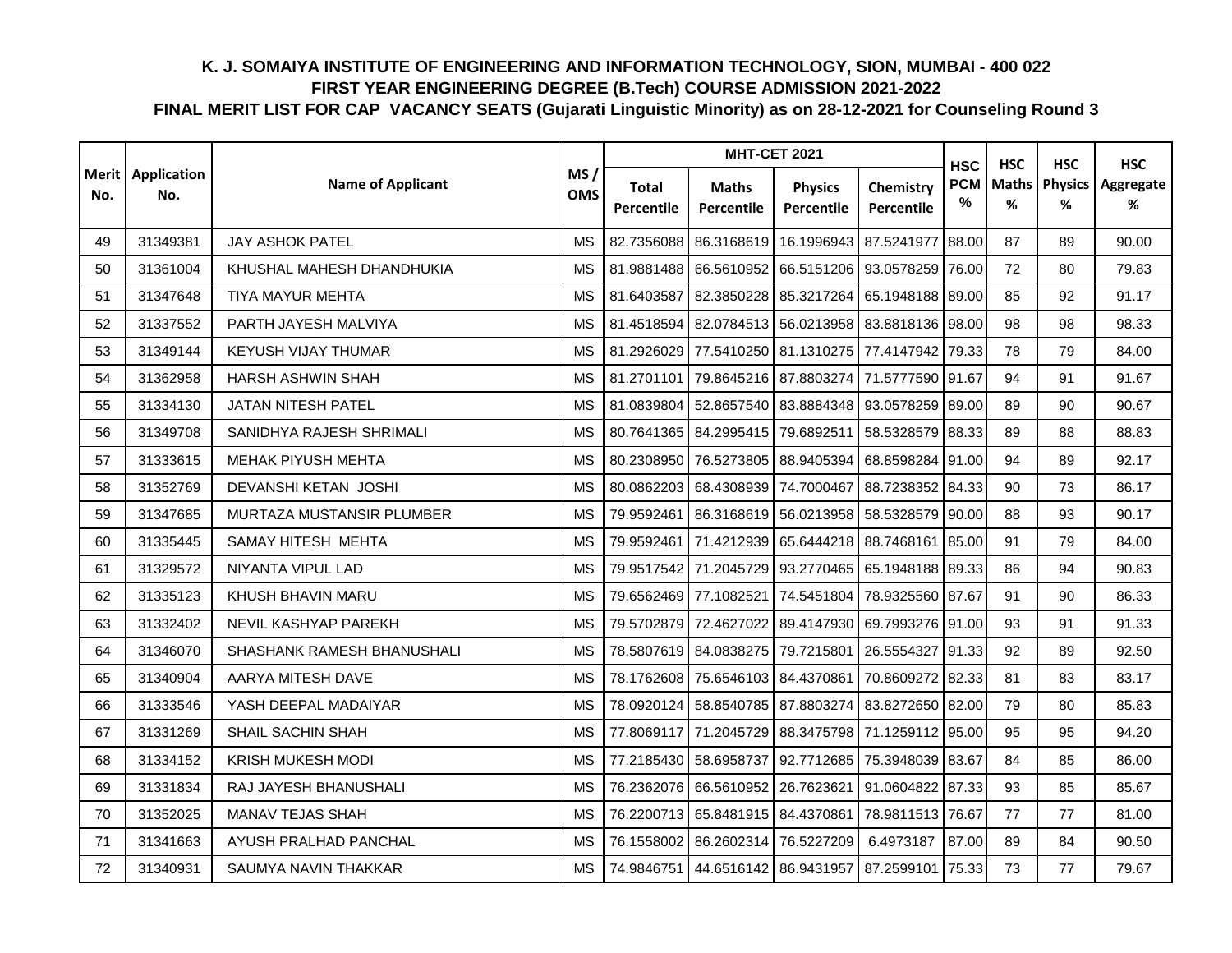|     |                                 |                             |                   | <b>MHT-CET 2021</b>        |                                   |                                        |                         |                               | <b>HSC</b>           | <b>HSC</b>   | <b>HSC</b>     |
|-----|---------------------------------|-----------------------------|-------------------|----------------------------|-----------------------------------|----------------------------------------|-------------------------|-------------------------------|----------------------|--------------|----------------|
| No. | <b>Merit</b> Application<br>No. | <b>Name of Applicant</b>    | MS/<br><b>OMS</b> | <b>Total</b><br>Percentile | <b>Maths</b><br><b>Percentile</b> | <b>Physics</b><br><b>Percentile</b>    | Chemistry<br>Percentile | <b>HSC</b><br><b>PCM</b><br>℅ | <b>Maths</b><br>$\%$ | Physics<br>% | Aggregate<br>% |
| 73  | 31337443                        | <b>HARDIK MAHESH PATEL</b>  | <b>MS</b>         | 73.4175234                 | 71.8154777                        | 61.6291812 73.4644889 85.33            |                         |                               | 83                   | 88           | 83.83          |
| 74  | 31333603                        | PRANJAL DIPESH PARMAR       | <b>MS</b>         | 72.9671324                 | 84.0838275                        | 30.1236305                             | 47.0399035 97.00        |                               | 98                   | 97           | 96.67          |
| 75  | 31353667                        | KARAN ARJUN BHANUSHALI      | <b>MS</b>         | 72.2823866                 | 52.8657540 90.6824683             |                                        | 68.8598284 80.00        |                               | 78                   | 78           | 78.50          |
| 76  | 31353627                        | AYUSH VIJAY HARIYA          | <b>MS</b>         | 71.0624183                 | 81.0533722                        | 40.4311991                             | 47.0399035 92.67        |                               | 94                   | 92           | 91.67          |
| 77  | 31345191                        | OJAS CHANDRESH NARSANA      | <b>MS</b>         | 70.8970412                 |                                   | 42.5872776 83.7186244                  | 83.3429004 96.67        |                               | 95                   | 98           | 95.67          |
| 78  | 31354709                        | PASHWA PIYUSH PATEL         | <b>MS</b>         | 70.7889680                 | 62.3539189                        | 30.4523970                             | 86.2099413 91.33        |                               | 92                   | 91           | 92.50          |
| 79  | 31353626                        | YASH UMESH PATEL            | <b>MS</b>         | 69.7147224                 | 75.6546103                        | 45.5170657                             | 58.5328579 77.00        |                               | 74                   | 82           | 77.33          |
| 80  | 31330818                        | YASH PRAFUL TAILOR          | <b>MS</b>         | 69.7147224                 | 71.4212939                        | 65.6444218                             | 58.5328579 84.67        |                               | 83                   | 84           | 87.50          |
| 81  | 31362229                        | BHAVORMI JAYESH SOMAIYA     | MS                | 69.6680476                 |                                   | 50.7367979 88.3475798                  | 71.1259112 95.67        |                               | 95                   | 96           | 94.4           |
| 82  | 31362943                        | DHRUV SANDEEP SAGAR         | <b>MS</b>         | 68.9918585                 | 81.0533722                        | 40.4311991                             | 36.3704895              | 86.33                         | 86                   | 85           | 88.83          |
| 83  | 31335355                        | <b>ARYAN YATIN SHAH</b>     | <b>MS</b>         | 67.2915815                 | 66.5610952                        | 66.5151206                             | 62.2139354 87.33        |                               | 86                   | 89           | 89.33          |
| 84  | 31363029                        | RUSHI NEHAL PATEL           | <b>MS</b>         | 66.2408483                 | 77.5410259                        | 3.4486241                              | 80.9139106 81.00        |                               | 72                   | 85           | 82.33          |
| 85  | 31351395                        | <b>HET CHIRAG SHAH</b>      | <b>MS</b>         | 66.0774325                 | 41.8135507                        | 84.4370861                             | 75.3948039 87.00        |                               | 85                   | 88           | 89.33          |
| 86  | 31338640                        | KENIL DIPESH CHHEDA         | <b>MS</b>         | 65.8390900                 | 62.3539189                        | 79.9407884                             | 49.5818833 90.00        |                               | 87                   | 92           | 88.50          |
| 87  | 31339174                        | AAYUSHI DHIREN TRIVEDI      | MS                | 65.4219452                 | 76.5273805                        | 11.1360850                             | 68.8598284 81.33        |                               | 78                   | 82           | 84.67          |
| 88  | 31367717                        | SEJAL PIYUSHBHAI KAMALIYA   | <b>MS</b>         | 61.8916532                 | 55.3835766                        | 83.5350335                             | 40.7001506 91.67        |                               | 91                   | 92           | 91.83          |
| 89  | 31360151                        | VIDHI DHARMENDRA MANIAR     | MS                | 61.2512455                 | 65.3573863                        | 25.0196654                             | 71.1259112 83.33        |                               | 79                   | 86           | 87             |
| 90  | 31359645                        | VATSAL NITIN DHANDHUKIA     | <b>MS</b>         | 59.7867199                 | 78.1519227                        | 18.6068502                             | 46.0285774 73.67        |                               | 72                   | 75           | 73.33          |
| 91  | 31348512                        | DEVANSH NIRAJ WAGHELA       | <b>MS</b>         | 58.8127327                 | 41.7955845                        | 81.0058210                             | 65.1948188 78.67        |                               | 78                   | 82           | 80.67          |
| 92  | 31341139                        | EKTA ASHVINKUMAR CHAMPANERI | <b>MS</b>         | 56.8008151                 | 50.7845135                        | 34.9261335                             | 75.3948039 81.33        |                               | 80                   | 77           | 82.50          |
| 93  | 31360120                        | TIRTH DEEPAKBHAI PATEL      | <b>MS</b>         | 54.0906775                 | 41.8135507                        | 45.5170657                             | 75.3948039              | 89.00                         | 90                   | 85           | 91.5           |
| 94  | 31330284                        | AARYA DEEPAK MARU           | <b>MS</b>         | 53.6630133                 | 50.7367979                        | 47.0029891                             | 65.1948188 77.00        |                               | 73                   | 78           | 78.33          |
| 95  | 31339466                        | STUTI NITESH RAICHADA       | <b>MS</b>         | 53.5196161                 | 58.8540785                        | 44.7981936                             | 52.4922382              | 86.00                         | 84                   | 85           | 87.67          |
| 96  | 31334414                        | AYUSH PARESH SHAH           | <b>MS</b>         | 51.8984054                 |                                   | 55.3835766 21.3161585 70.2539864 95.33 |                         |                               | 97                   | 94           | 93.33          |